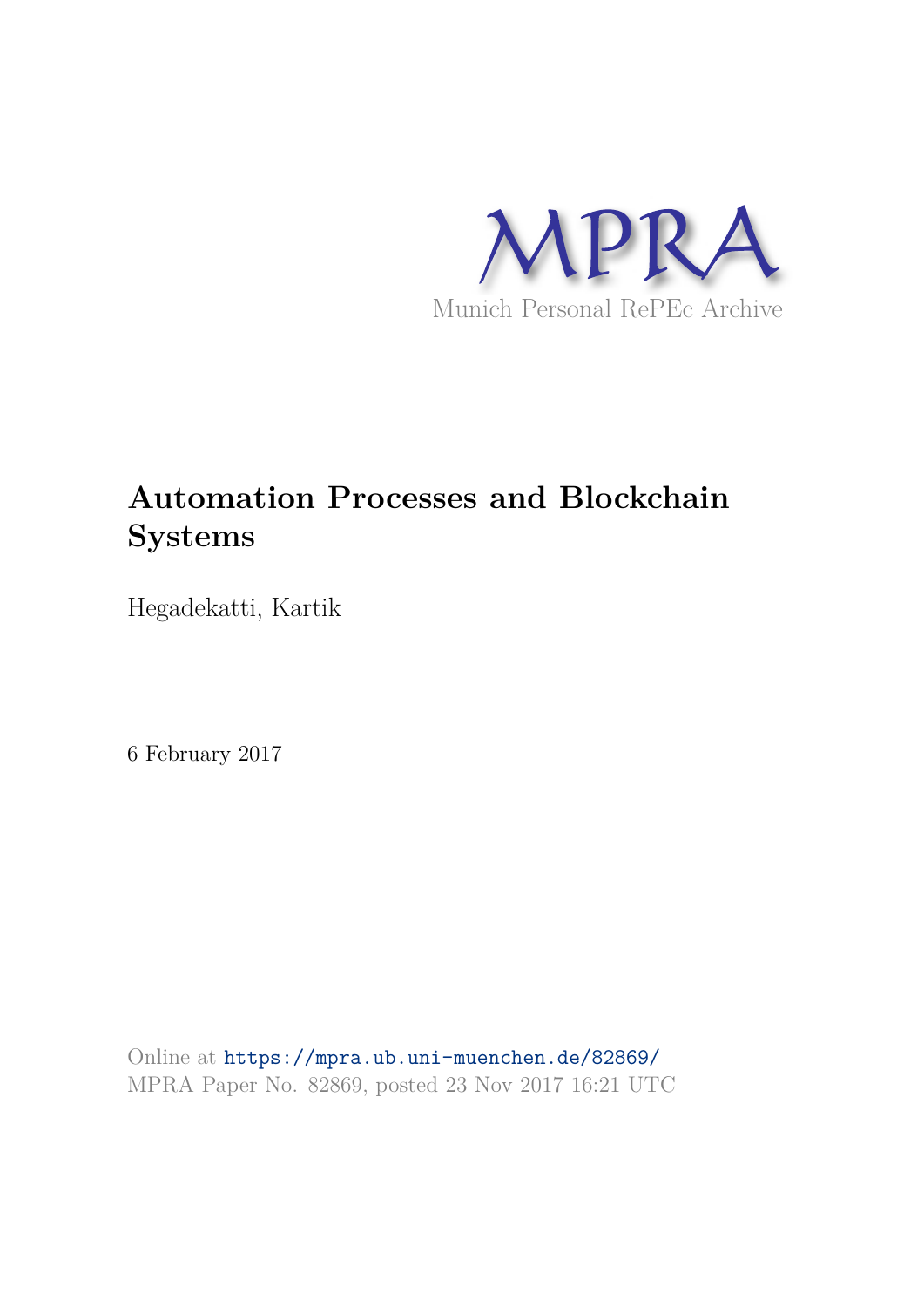# **AUTOMATION PROCESSES AND BLOCKCHAIN SYSTEMS**

#### **Dr.Kartik H**

#### **Author's email: dr.kartik.h@gmail.com**

#### **ABSTRACT**

Blockchain Systems and Ubiquitous computing are changing the way we do business and lead our lives. One of the most important applications of Blockchain technology is in automation processes and Internet-of-Things (IoT). Machines have so far been limited in ability primarily because they have restricted capacity to exchange value. Any monetary exchange of value has to be supervised by humans or humanbased centralised ledgers. Blockchain technology changes all that. It allows machines to have unique identities and hence a virtual presence. Blockchain technology even allows for automated verification by the network of machines itself. It permits machines to exchange value and introduce the element of discretion in the hands of Machines. This can form the basis for ultimately developing IoT going on to Artificial Intelligence. This paper deals with the various interplays of Blockchain with Automation processes. Firstly, the concept of cryptocurrencies (also referred to as cryptocoins in this paper) is explained. Then the concept of Regulated and Sovereign Backed Cryptocurrencies (RSBCs) is discussed. Later on, I explain how Blockchain systems are related to IoT. Then we discuss the concept of Smart Mining that will lead to advanced Blockchain activity and Machine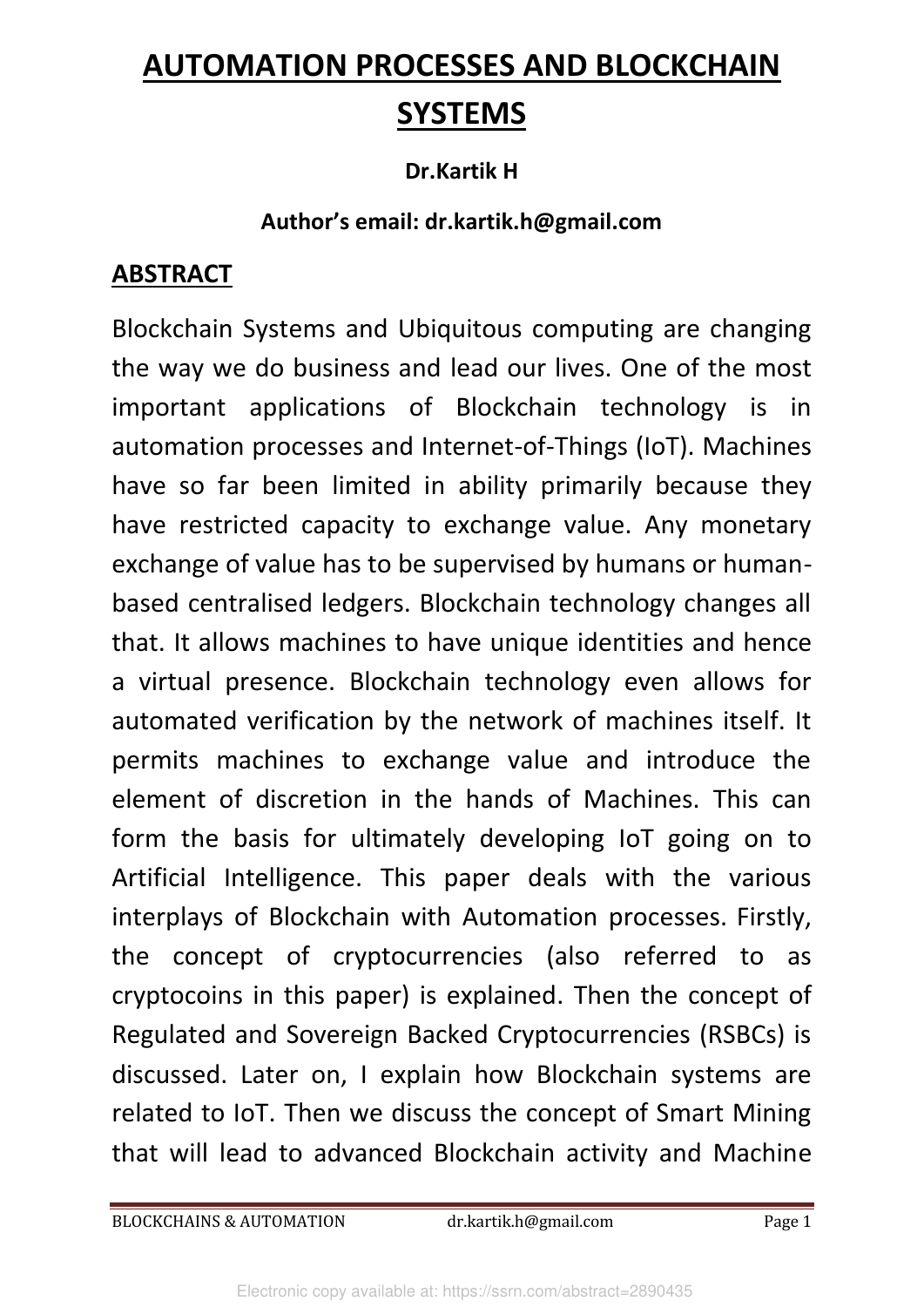intelligence. Finally, the paper concludes as to how Blockchain technology will impact automation processes.

### **INTRODUCTION**

A cryptocurrency is a medium of exchange using cryptographic techniques to safeguard transactions and also manage the formation of additional units of the currency.

A Blockchain is a widely disseminated archive of data that maintains a continually-expanding register of records fully and reliably protected from any alteration or modification. Each block has a timestamp and link to the preceding block.

A Crypto wallet is an encrypted electronic device that allows an individual to make electronic cryptocurrency transactions. Each wallet will have a public key visible to anyone. But it can be operated by only a person who has a private key. Transactions on the cryptocoin network are usually anonymous.

When people send cryptocoins to each other, someone has to keep account of who spent how much at what time. In case of fiat money (or paper money) it is done by banks (known as Trusted Third Parties, for which they charge a commission).But in case of Cryptocoins, it is registered on a ledger called Blockchain (with nil or minimal fees).

The cryptocoin network makes this possible by detailing all the transactions made during a certain timeframe into a list. This list is known as a block. A certain set of people called 'miners' verify these transactions mathematically and register them on the BlockChain.

BLOCKCHAINS & AUTOMATION dr.kartik.h@gmail.com Page 2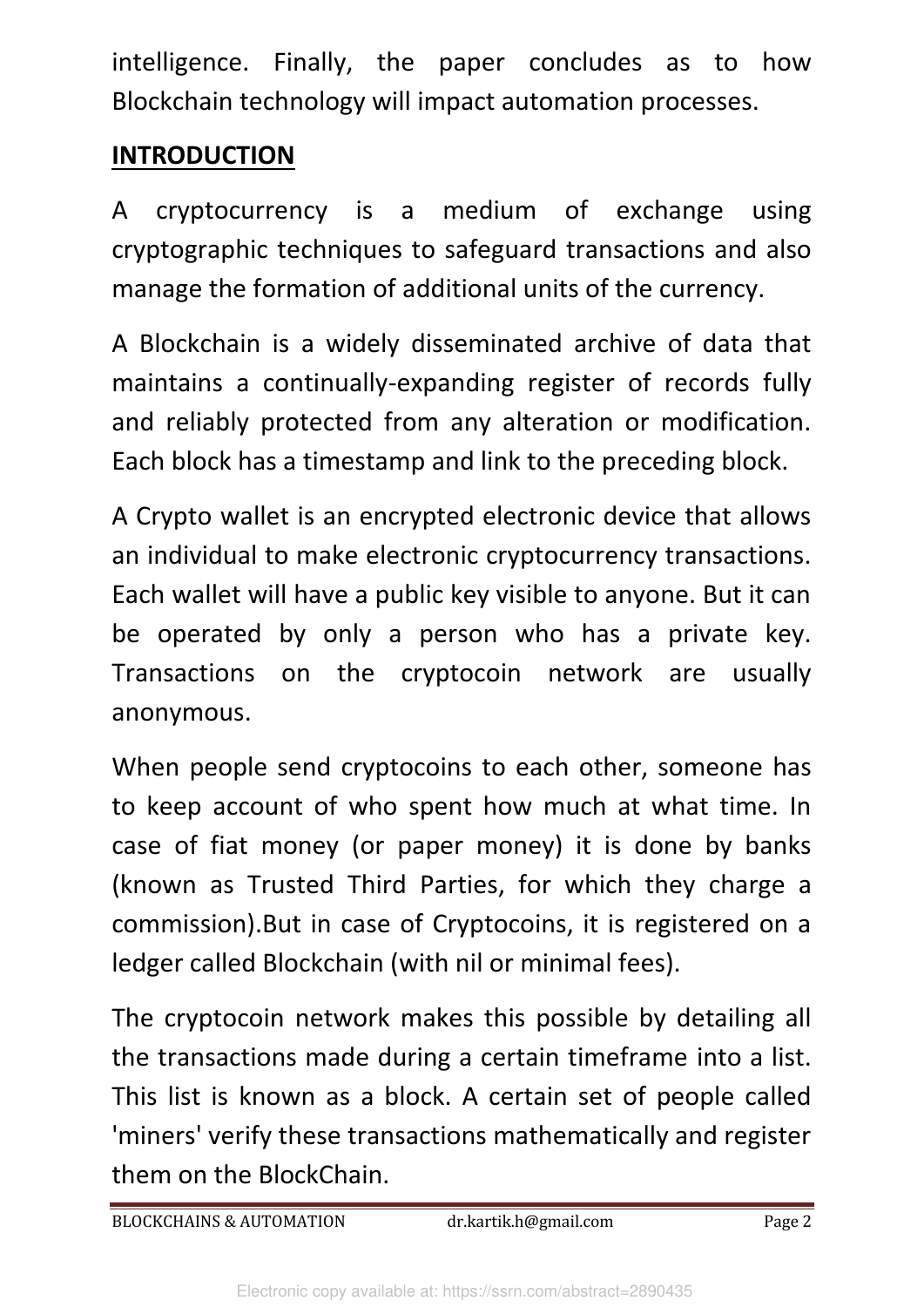Those bona-fide miners who have successfully verified the transactions are paid freshly created Cryptocoins. This is how miners are rewarded, and new cryptocoins are generated. This is also the reason why no transaction costs are levied, as the network (in the form of miners) verifies the transactions.

Bitcoin is a peer-to-peer based cryptocoin which is not backed by any commodity and (unlike fiat money) carries no sovereign guarantee whatsoever.

Regulated and Sovereign Backed Cryptocurrencies (RSBC), on the other hand are government backed cryptocurrency akin to paper currency, but in digital form. It is based on the K-Y Protocol<sup>[1]</sup>. The K-Y Protocol is a set of rules and instructions to implement the Regulated and Sovereign Backed Cryptocurrency (RSBC) system.

In this system, the cryptocoins (known as NationCoins) are backed by Sovereign Guarantee. They are run on a highly secure Controlled BlockChain(CBC)<sup>[2]</sup> in which Sovereign backed Cryptocurrencies will be transacted without any hassles. NationCoins are completely managed by the Sovereign Authority i.e. the Government.

Basically IoT means a network of items which have embedded in them, electronic chips that will allow such items to gather and exchange information. IoT will enable the items to be controlled via the internet or any appropriate network.

BLOCKCHAINS & AUTOMATION dr.kartik.h@gmail.com Page 3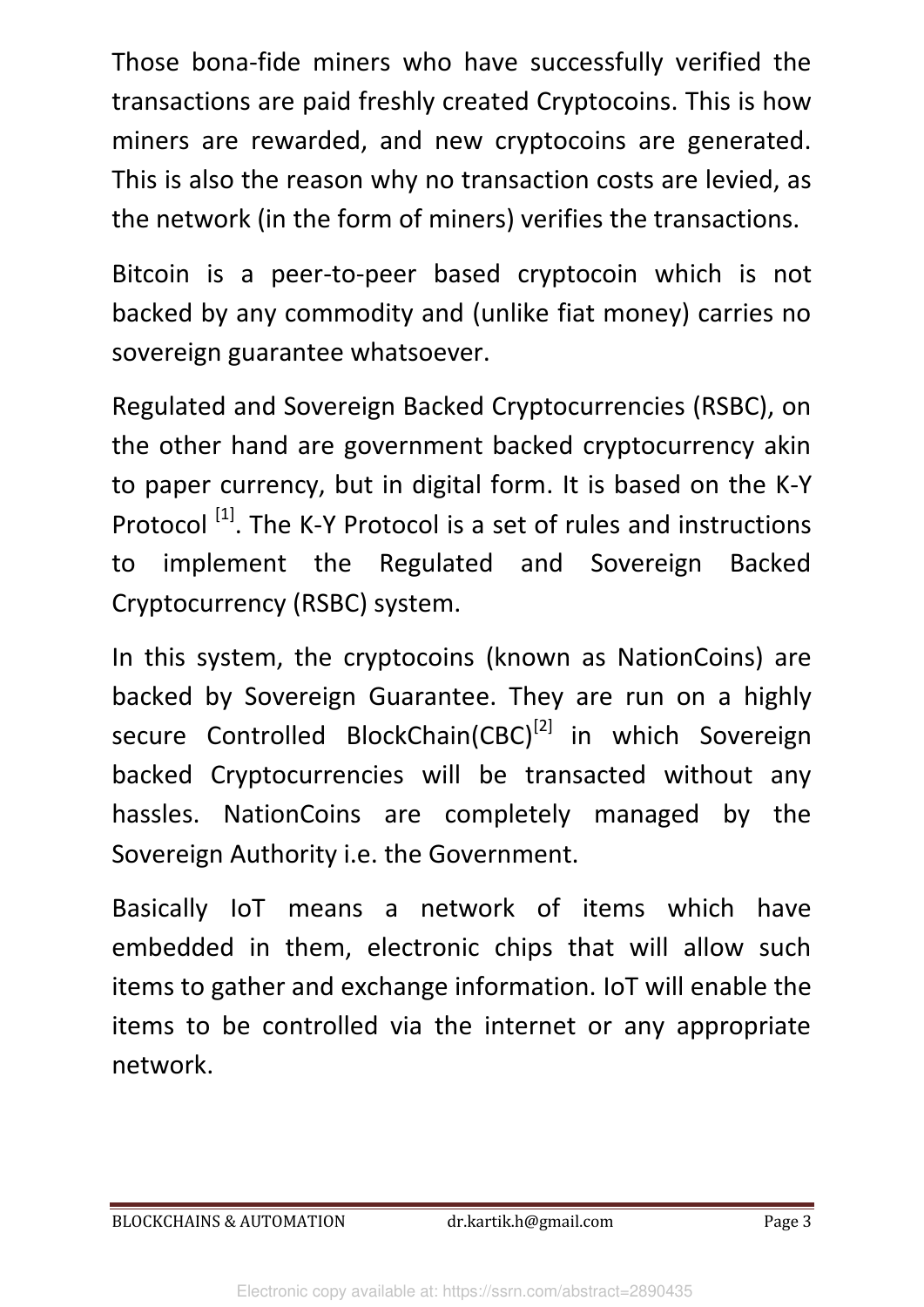If automation is the use of a system to minimize or reduce human intervention, IoT can eliminate the need for human supervision or management altogether.

If the machine age means the proliferation of machines everywhere, then IoT means the proliferation of machine intelligence everywhere.

IoT is closely associated with the concept of ubiquitous computing. Ubiquitous computing means a situation in which computers or microprocessors are everywhere. Today miniaturization has allowed microprocessors to be embedded in any object.

One simple example of IoT is our house lighting being linked up to sensors that can sense our presence or absence in the room. As soon as you enter the room, the room lights up. The lights may be so calibrated to brighten or dim on your command.

IoT and ubiquitous computing are like two faces of the same coin. Smart homes, smart grids, smart city and even smart transport can be made possible by the IoT. And the concept that underpins this possibility is the Blockchain technology.

Earlier, transactions made by machines had to be verified by banks or other human intermediaries. Blockchain technology allows the network of machines itself to verify the transaction obviating human intervention.

Now it will be possible for our fridge to order milk cartons and pay for it, all by itself without any human (sitting at a bank) and clearing the transaction. In fact, no financial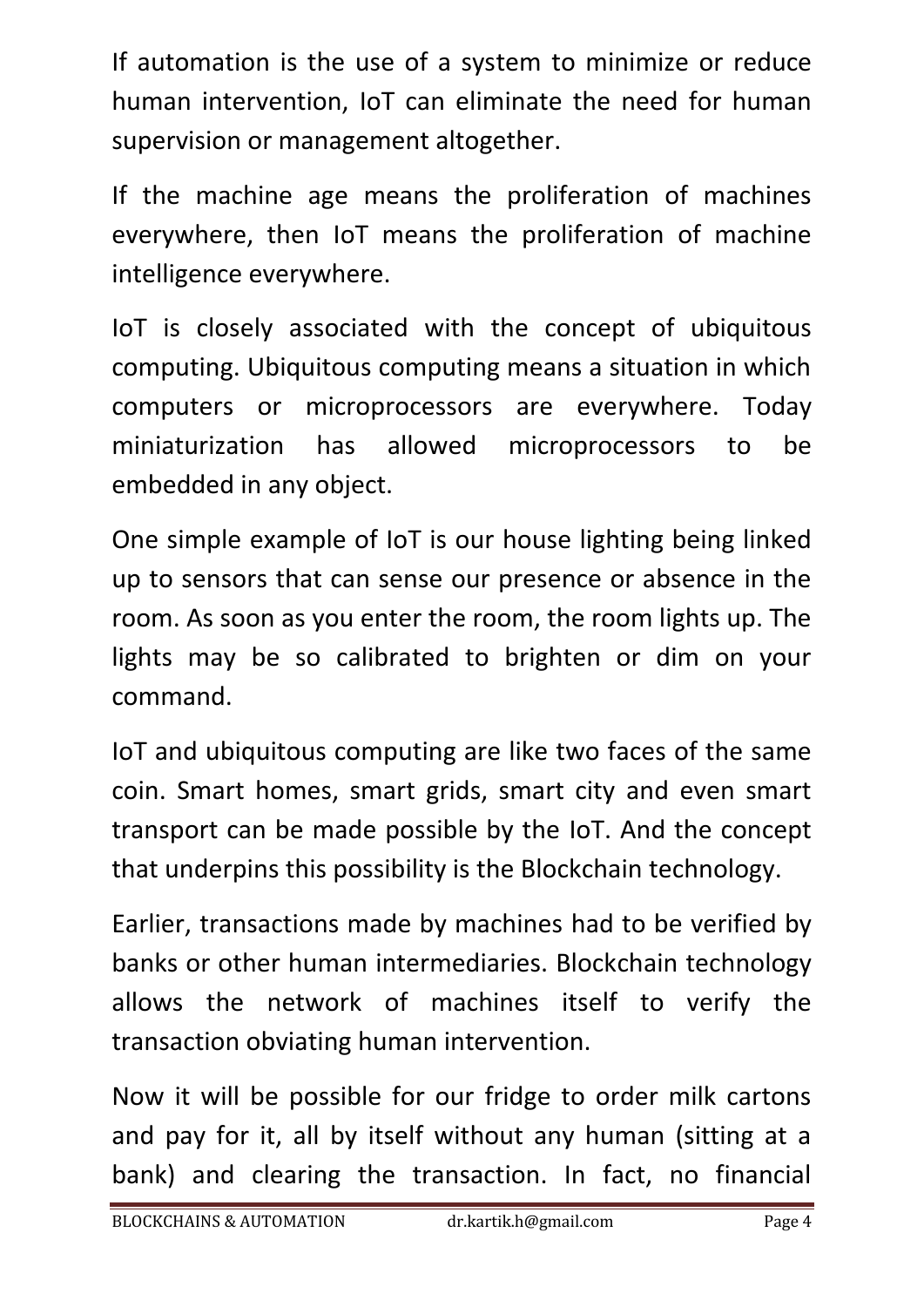intermediary may be required. The network will verify and validate the transaction, all by itself.

The repercussions of this possibility are immense. Embedded chips in objects will provide them a digital identity and a virtual presence. A coffee mug on a table will have a defined existence in the digital world. One can sell the mug, loan it or pawn it on the internet. One can rent one's car to someone for a week. As soon as the week is over, you can automatically lock the car, trace it and take back control of your vehicle. With ubiquitous computing, business too will become ubiquitous.

IoT will not only enable automation, it will accelerate automation to a level which may not be possible by other means. The basis for this kind of development will be Blockchain technology.

Machines will be able to talk to machines, transact among themselves, settle their accounts and keep doing it for ever without slowing down or getting tired. The various machines involved in manufacture of goods will be able to automatically order for parts or raw materials for production. Supply chain will become fully automatic.

Blockchain technology will enable Automation in a sustainable way. That is because Blockchain technology is decentralised. Any centralised system which controls machines is vulnerable to single-point failures (E.g. - Hacking or power failure in central server). But Blockchain systems are highly decentralised and loss of one part of the network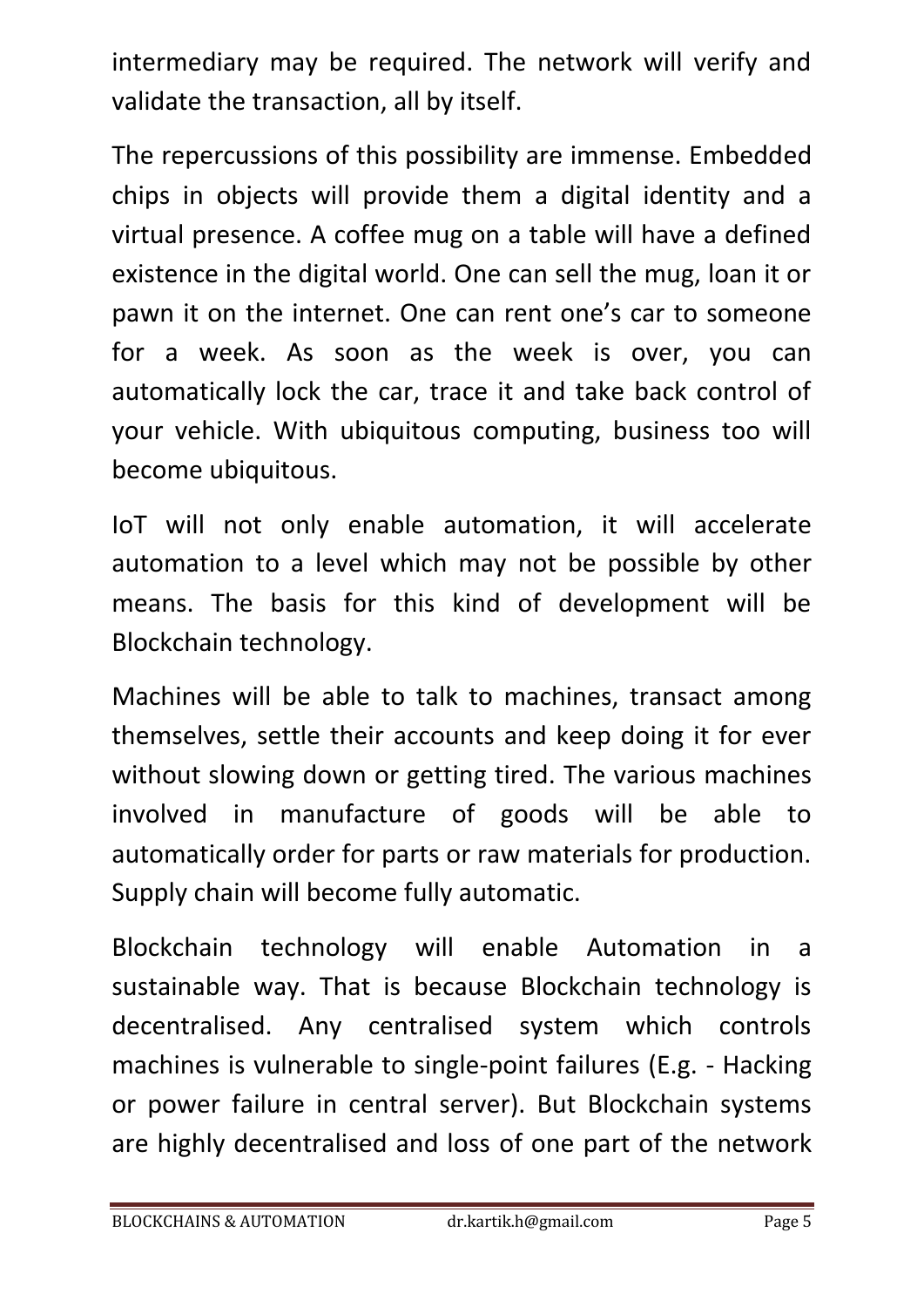does not compromise the whole network. This also allows for the development of Swarm Intelligence  $[3]$  as a precursor to Artificial intelligence.

The IoT enabled by Blockchain technology may very well be just one of the small "steps" in the path of developing a truly artificial intelligence.

#### **"SMART MINING"**

The Internet–of–Things combined with Blockchain and mining gives rise to a new phenomenon which I have labelled as "Smart Mining".

"Smart Mining" is the process where objects, apart from fulfilling their function, pay for the function that they are designed to execute. IoT will give way to a situation where almost all objects will be just be platforms on which to mount microprocessors which will keep mining crypto currencies. Since RSBC cannot be mined by private networks, only private crypto currencies (like Bitcoin, Ether) will be mined. They can then be exchanged with RSBCs (or independently traded) at exchanges. Such exchange will be done by the machines themselves with no human intervention.

This will allow for Machines (with embedded microprocessors) to be flown (or built) on Extra-Terrestrial settlements where they can carry out cryptocoin mining and add value to the Extra-terrestrial economy  $^{[4]}$ . Smart Mining will lead to a condition where everyday objects will be able to act as miners and keep on adding value.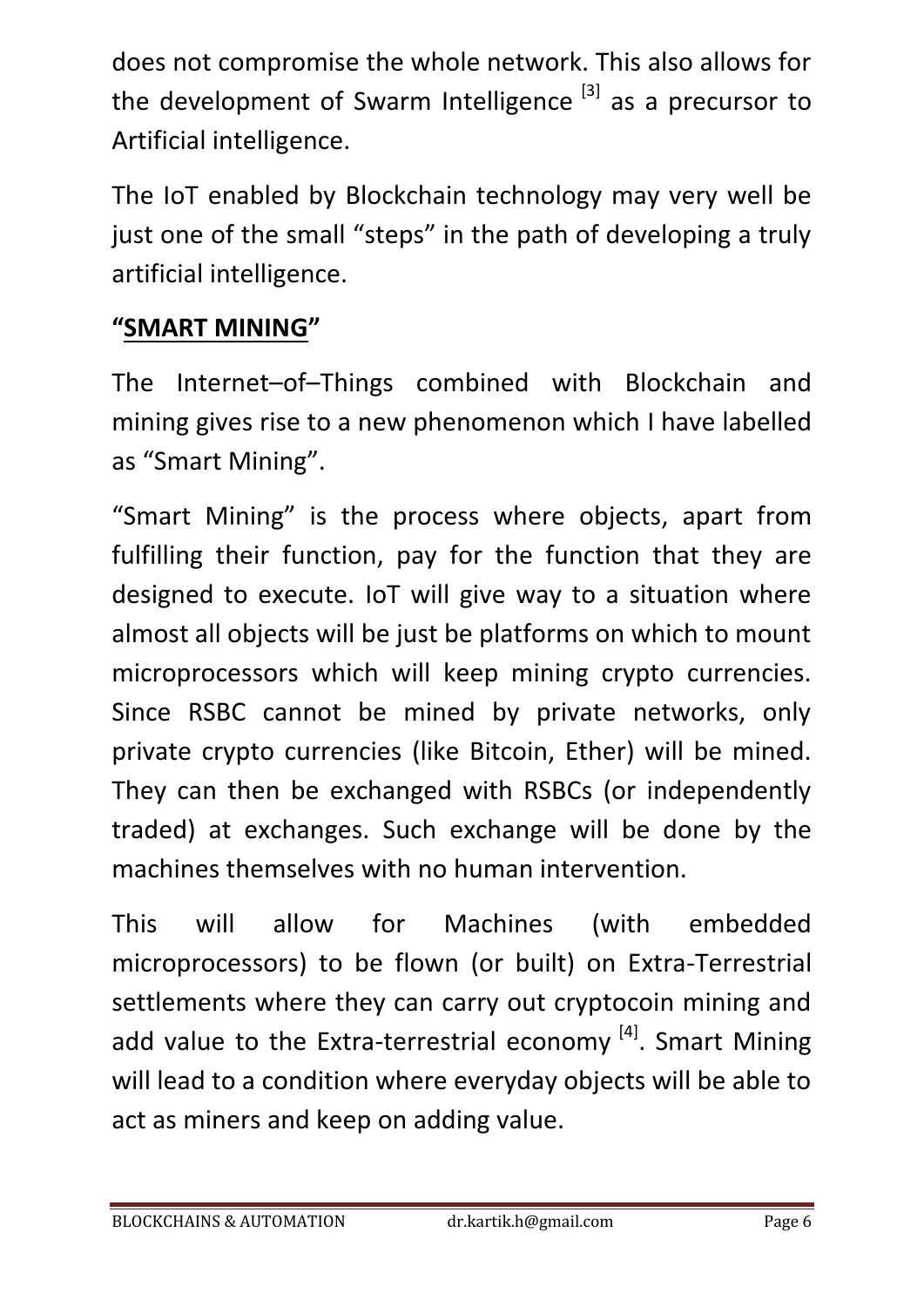Advanced algorithms can be programmed into the Machines to 'learn' and 'think' on how best to add value to society. Everyday objects or Machines programmed in this way (let's call them Machs) may 'earn' and 'invest' in the market (based on market conditions), loan the money to other machines (or humans), or buy things (or other machines) which will make their job (Mach's) easier. For example, a huge industrial machine with many spare parts will be able to automatically detect flaws in its parts and order for spare part replacement or repair. All this will be done on the Blockchain, without human intervention. Essentially, every object will 'earn' its manufacturing, presence and maintenance.

## **CONCLUSION**

We have seen how Blockchain technology and Smart Mining empowers Machines to freely exchange or add value in an economic system. Not only that, it also enables machines to improve their working and maintain themselves. This phenomenon will accelerate automation and possibly the development of a fully independent Artificial Intelligence.

It will take away a major burden of supervising and up keeping of machines from human hands and free human minds for greater pursuits. It has huge implications for the future of Mankind and Man-Machine relations.

This is a great leap in terms of economic and technological thought. We do not yet know the manifold impacts of this possibility. But since a net addition of value is involved, it will most likely be a positive development.